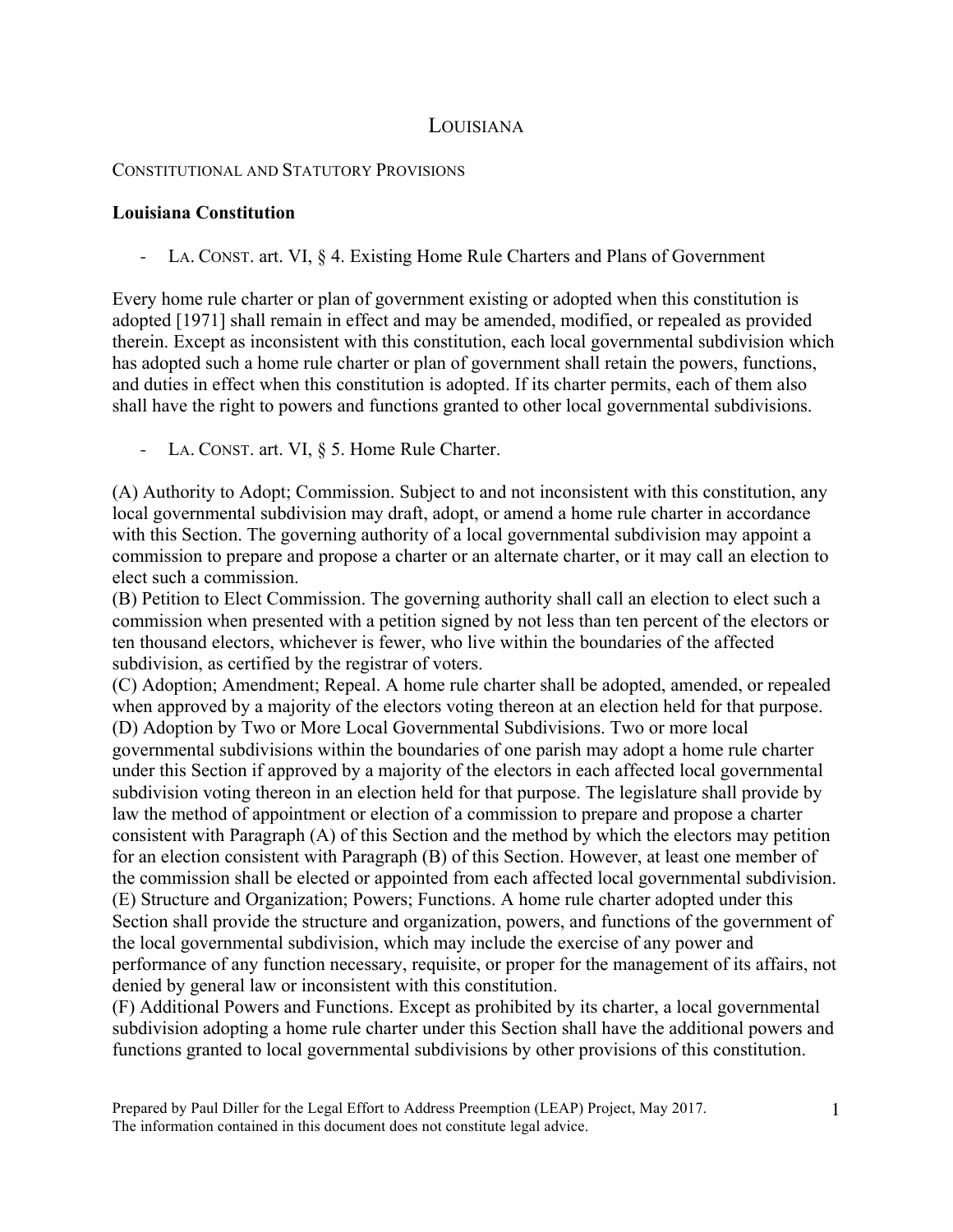(G) Parish Officials and School Boards Not Affected. No home rule charter or plan of government shall contain any provision affecting a school board or the offices of district attorney, sheriff, assessor, clerk of a district court, or coroner, which is inconsistent with this constitution or law.

LA. CONST. art. VI, § 9

(A) Limitations. No local governmental subdivision shall (1) define and provide for the punishment of a felony; or (2) except as provided by law, enact an ordinance governing private or civil relationships.

(B) Notwithstanding any provision of this Article, the police power of the state shall never be abridged.

 $\mathcal{L}_\mathcal{L} = \{ \mathcal{L}_\mathcal{L} = \{ \mathcal{L}_\mathcal{L} = \{ \mathcal{L}_\mathcal{L} = \{ \mathcal{L}_\mathcal{L} = \{ \mathcal{L}_\mathcal{L} = \{ \mathcal{L}_\mathcal{L} = \{ \mathcal{L}_\mathcal{L} = \{ \mathcal{L}_\mathcal{L} = \{ \mathcal{L}_\mathcal{L} = \{ \mathcal{L}_\mathcal{L} = \{ \mathcal{L}_\mathcal{L} = \{ \mathcal{L}_\mathcal{L} = \{ \mathcal{L}_\mathcal{L} = \{ \mathcal{L}_\mathcal{$ 

HOME RULE STRUCTURE, INCLUDING LIMITED IMMUNITY FROM STATE PREEMPTION

The ratification of the 1974 state constitution created a two-tiered structure for home rule in Louisiana. Pre-1974 charters of "local government subdivision[s]," a term that Louisiana courts construe as covering both parishes and municipalities,<sup>1</sup> retain legal effect and may provide extra, albeit limited, protection from preemption by the state legislature. Charters passed after 1974, by contrast, "may include the exercise of any power and performance of any function necessary, requisite, or proper for the management of its affairs, not denied by general law or inconsistent with this constitution. $2^2$ 

The 1974 constitution "essentially constitutionalized" pre-existing city charters.<sup>3</sup> Cities with pre-1974 charters, which include New Orleans and Baton Rouge,<sup>4</sup> exercise broad initiative powers that are limited only by the state constitution and federal  $law^5$ . To some extent, the constitutionalization of pre-1974 charters insulates "home rule governments from unwarranted interference by the state in their affairs." 6 For instance, in a case concerning New Orleans's method of appointing the members of its aviation board, the supreme court held that the state's intervention in the charter's distribution of powers and functions was invalid.<sup>7</sup> Similarly, the court held that a state statute delegating power to a levee district could not constitutionally override the zoning power reserved to New Orleans under its charter.<sup>8</sup>

 $\frac{1}{1}$ <sup>1</sup> Savage v. Prator, 921 So.2d 51 (La. 2006) (citing Kenneth M. Murchison, Local Government Law, 64 LA. L. REV. 275, 279 (2004)).<br><sup>2</sup> La. Const. art. VI, § 5(E).

<sup>&</sup>lt;sup>3</sup> New Orleans Campaign for a Living Wage v. City of New Orleans, 825 So.2d 1098, 1103 (La. 2002).

<sup>4</sup> Baton Rouge has consolidated its government with the surrounding parish of East Baton Rouge. *See* City-Parish Gov't, Baton Rouge Gov't Website, *available at* http://www.brgov.com/govt/.<br>
<sup>5</sup> *Campaign for Living Wage*, 825 So.2d at 1103.<br>
<sup>6</sup> *Id.* 

<sup>7</sup> Francis v. Morial, 455 So.2d 1168 (La. 1984).

<sup>8</sup> City of New Orleans v. Bd. of Comm'rs of the Orleans Levee Dist., 640 So.2d 237 (La. 1994).

Prepared by Paul Diller for the Legal Effort to Address Preemption (LEAP) Project, May 2017. The information contained in this document does not constitute legal advice.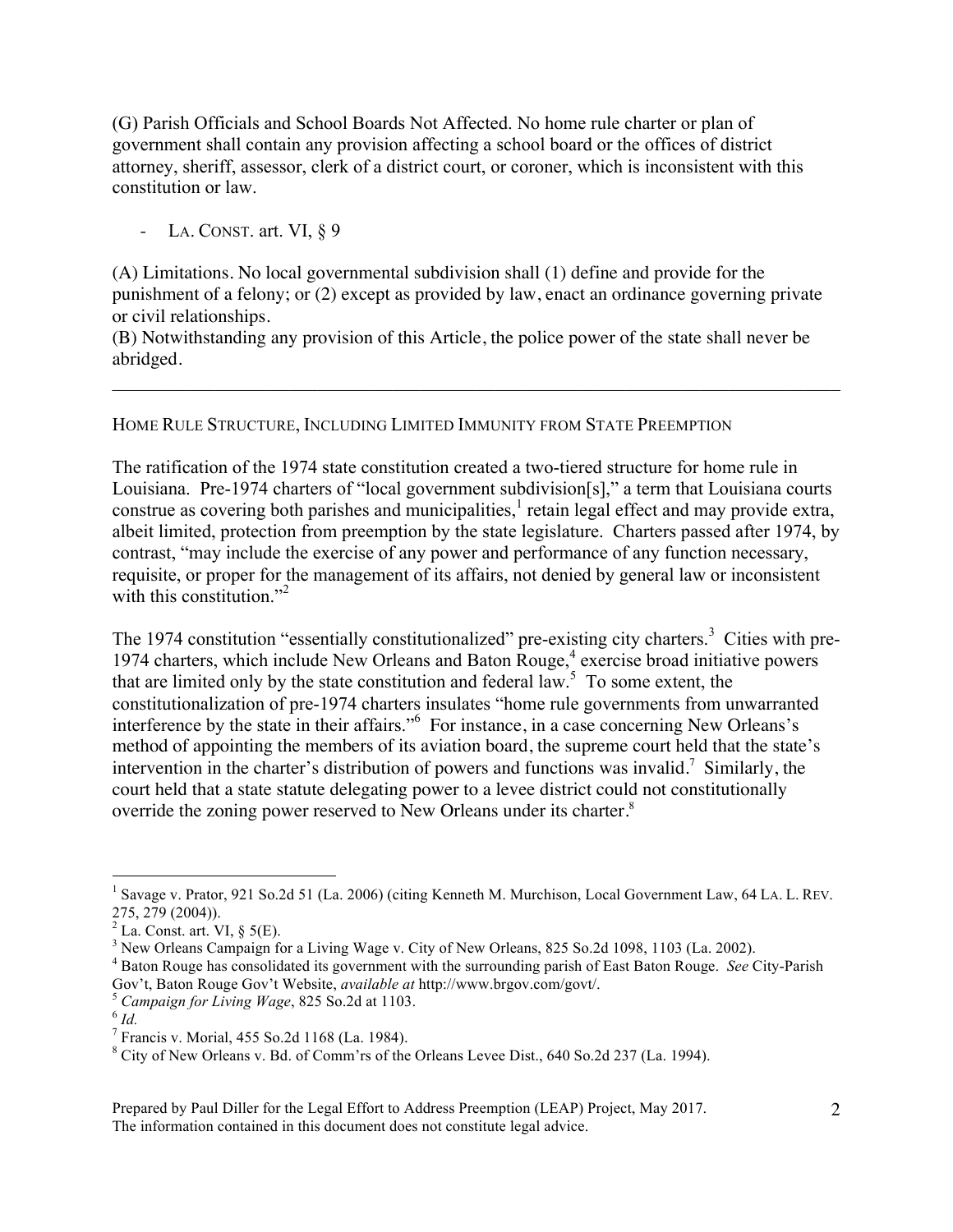There are exceptions to charter immunity, however. Under Article VI, § 9(B), "the police power of the state shall never be abridged." Hence, if the state passes a statute pursuant to its police power, it may override a charter city's enactment if the state's act is "necessary to protect the vital interests of the state as a whole."<sup>9</sup> Similarly, pre-1974 charter cities are forbidden from enacting ordinances governing civil and private relationships, although the supreme court has shied away from relying on this "imprecis[e]" category to invalidate ordinances.<sup>10</sup> In addition, the state constitution contains numerous restrictions on city taxing authority.<sup>11</sup> If a pre-1974 charter or an ordinance passed pursuant thereto conflicts with one of these constitutional provisions, the courts will hold it invalid. $12$ 

While a 1994 Louisiana Supreme Court case embraced a robust vision of the immunity provided by Article VI $^{13}$ , the court embraced a decidedly more modest view of immunity in a 2002 case concerning New Orleans's attempt to increase the minimum wage in the face of an expressly preemptive state statute. In that case, the Louisiana Supreme Court held that the state law trumped New Orleans's charter provision that raised the minimum wage because the state statute was passed pursuant to  $\S 9(B)$ 's reservation of the police power.<sup>14</sup> The court inquired as to whether the state really was protecting a "vital interest" by preempting the minimum wage statewide, but ultimately the majority largely deferred to the state legislature's findings.<sup>15</sup> Parsing the somewhat inconsistent precedents, one might conclude that structural matters receive more immunity under the constitution than pure regulatory matters.

Ordinances of any local government that are not otherwise immune to preemption will be invalidated if they conflict with state law. Louisiana courts recognize the longstanding jurisprudence that prohibits a municipality from enacting ordinances inconsistent with or in contravention of state law.<sup>16</sup> However, a municipal ordinance which goes further in its prohibitions than a state statute is valid so long as it does not forbid what the Legislature has expressly or implicitly authorized.<sup>17</sup>

<sup>&</sup>lt;sup>9</sup> *Id.* at 251.<br><sup>10</sup> *Campaign for Living Wage*, 825 So.2d at 1113 (Weimer, J., concurring) (noting that only two Louisiana cases have addressed the provision, although arguing that it was reason to invalidate New Orleans's minimum wage).<br><sup>11</sup> See LA. CONST. art. VI, §§ 26-37.<br><sup>12</sup> Fransen v. City of New Orleans, 988 So.2d 225, 235 (La. 2008) (holdin

collecting delinquent taxes conflicted with state constitution – art. VII,  $\S 25$  – that limited methods for collecting delinquent taxes).

<sup>13</sup> *E.g.*, *Orleans Levee Dist.*, 640 So.2d at 246 (noting that pre-1974 charter local "government's power of immunity prevents the legislature from reversing, withdrawing, or denying an exercise by that city or parish of its power to

<sup>&</sup>lt;sup>14</sup> *Campaign for Living Wage*, 825 So.2d at 1108.<br><sup>15</sup> *Id.* at 1107-08 (holding that the state law "is reasonably necessary . . . to promote economic stability and growth of the state, and thereby to promote the welfare of Louisianans," and also "necessary to protect the vital interest of the state as a whole" and "a reasonable exercise of the state's police power").

<sup>&</sup>lt;sup>16</sup> Restivo v. City of Shreveport, 566 So.2d 669, 671 (La. 1990).<br><sup>17</sup> *Id.* (upholding regulation of plumbers by Shreveport that exceeded that imposed by state law).